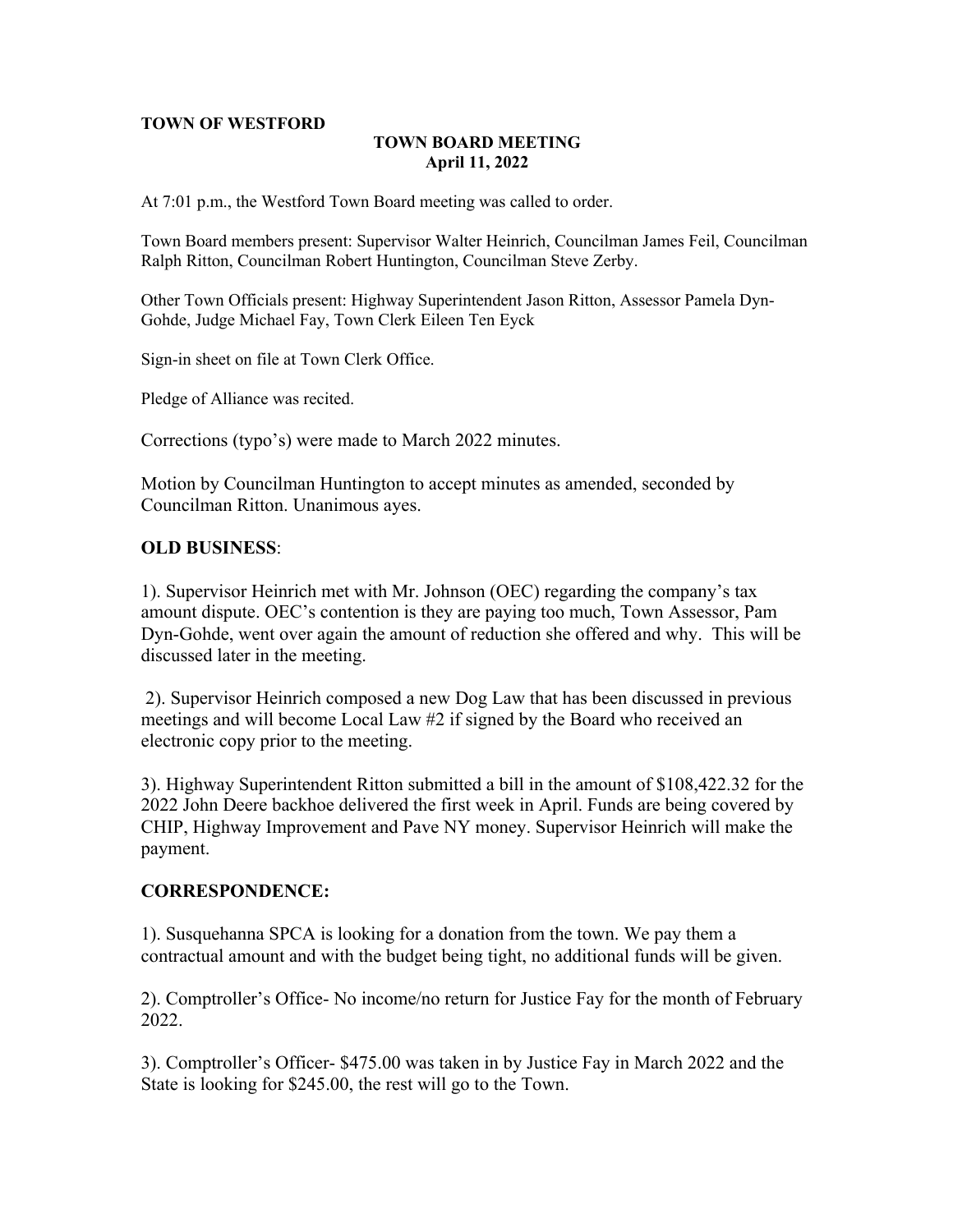4). US Census Bureau- Westford needed to update our census paperwork. Supervisor Heinrich had to provide incomes for all elected officials and employees and has submitted this to the Census Bureau.

5). Certification from the Associations of Towns that Westford is officially registered as a town and we have complied with all the requirements they needed.

6). There is a two day financial school in Albany in May 2022 if any Board members are interested in attending. There is a \$300 fee to attend.

# **NEW BUSINESS:**

1). Pam Dyn-Gohde provided information to the Board from Milford, Worcester, Cherry Valley and Schenevus School Districts for fiber optics payments for a comparison regarding OEC tax payment breakdowns. OEC pays tax amounts to the school districts in the amounts of \$679 Worcester, \$608 Milford \$159 Cherry Valley and \$4,816 Schenevus. The differences in amounts occur based on the amount of fiber optics in each area. This issue is going to litigation. The tax amounts are set and provided by New York State Telecommunications, the negotiations of reductions are done with the Town's Assessor who offered a 40% reduction. OEC is requesting a reduction to 0% and the Town's Assessor explained the reduction she offered and why she felt this was fair. As a counter-point a community member offered that the services offered by OEC were not offered by any other company and was a welcomed service by those who received it and maybe a further reduction would be warranted.

Motion by Supervisor Heinrich to table this issue until the issue comes before Tax Grievance Day and put it on the agenda for the June 2022 meeting, seconded by Councilman Zerby. Unanimous ayes.

2). Town Historical meeting will be on April 25, 2022 from 6:00 to 9:00 p.m. Meetings are held the fourth Monday of April, June, August and October. This will be the first meeting in two years due to the pandemic.

3). Otsego County Worker's Compensation report was completed - \$48,682.00 worth of salaries have been paid in the first 3 months of the year.

4). Transfer Station- options for the transfer station have been discussed at previous meetings. Supervisor Heinrich submitted the following options which included keeping the Transfer Station as is (with the understanding that equipment is failing and will eventually cease to operate), leasing a compactor (\$350 per month for rental and \$250 for every trip they dump) and two days of service, leasing a compactor with one day of service. Supervisor Heinrich is recommending that a bid is put out for a year with an options of a six month extension. ARPA funds could be used to upgrade the electrical service. The current garbage truck would be put up for sale to absorb some of the additional costs that will be incurred. All Board Members were in favor of putting this out for bid and all chose Option 2 which is a lease with two days of service.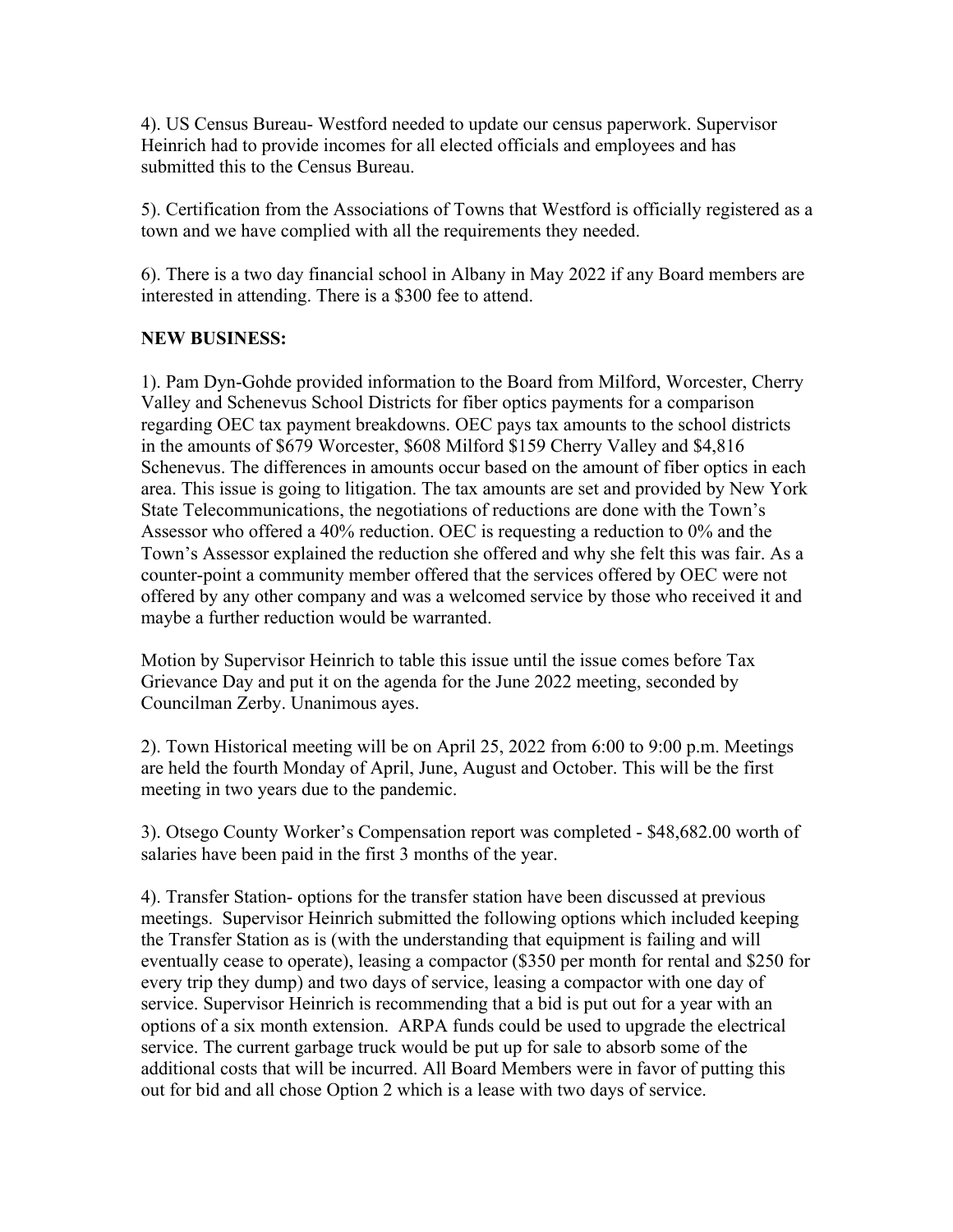Motion by Supervisor Heinrich that the Town put out a bid for a one-year lease with the option of a six month extension for a 35 yard compactor to be put in the Daily Star, seconded by Councilman Zerby. Unanimous ayes.

5. The complaints regarding the resident failing to clean up after his dog continue to come in and there is now a proposal for Local Law #2 for the Town of Westford that says in sum and substance that dog owners will be held responsible for their dogs including seizure, poor behavior, failure to curb etc. and owners may be fined. Fines will begin at \$25 for the initial offense and \$50 for subsequent offences.

Motion by Supervisor Heinrich proposed Law #2 of 2022 for the regulation and dog control in the Town of Westford as amended with section V penalty amended, seconded by Councilman Huntington. Unanimous ayes.

Motion by Supervisor Heinrich to change the penalty amount to read \$25.00 for first violation with a max of \$250.00 for subsequent violations, seconded by Councilman Feil. Unanimous ayes.

6). ARPA Funding- \$44,000 of this has been received by the Town and a second check is expected this year. The Salt Shed project and Gopher Field improvements have been approved by the State. Supervisor Heinrich and Councilman Zerby have met with an engineer for the Salt Shed. Supervisor Heinrich provided his proposal which will appear on the Town's website. This includes estimates for all aspects of each project.

Motion by Supervisor Heinrich that the Town of Westford file the18-page report regarding ARPA projects for approval by the State, seconded by Councilman Feil. Unanimous ayes.

Motion by Supervisor Heinrich to surplus the old backhoe, seconded by Councilman Zerby. Unanimous ayes.

Motion by Councilman Huntington to surplus the 1996 truck, seconded by Councilman Ritton. Unanimous ayes.

GALLERY: A resident raised concerns about the speed that may be created by the wedding venue off of Badeau Hill and requested signage to reduce speeds of those accessing the venue. Supervisor Heinrich agreed to look into speed limit signs which will require State and/or County surveys or cautionary signs that the Town has the authority to implement.

Jocelyn Harris stated that she was interested in pursuing Judge Fay's position once he decides to vacate it. She will contact the Board of Elections to get her name on the ballot, but could be a candidate to be appointed should the Judge decides leave prior to the end of his term.